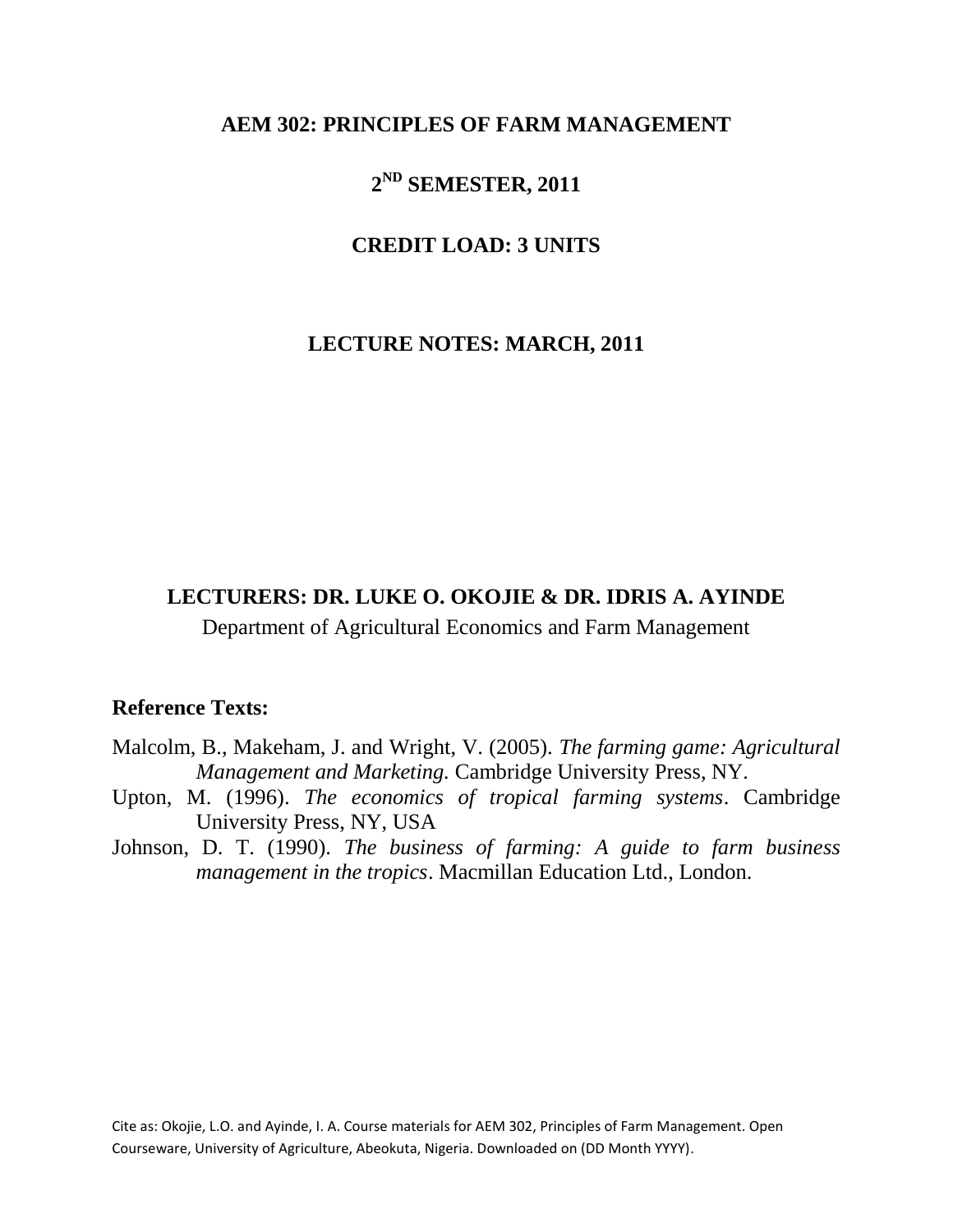### **1. DEFINITION, SCOPE AND IMPORTANCE OF FARM MANAGEMENT**

### **Farm Management**

It is the science of organizing and combining people, natural and material resources for the purpose of crop and livestock production in order to maximize profit while optimizing input use.

Such resources include land, labour, management skill, specialist knowledge, capital (financial and equipment), sunlight, irrigation, plants and animals, livestock feed, fertilizer, agrochemical, time, etc.

Farm management is best examined and understood under the whole farm situation. This include a study of the

- a) Human elements
- b) Technical elements
- c) Economic, financial, growth and investment aspect
- d) Risk and uncertainty

Economics is the core of farm management, since the key task of farm management is making choice between two or more alternatives.

# **Important Questions a Farm Manager Must Ask**

A farmer should be able to answer the following key questions for the farm business to grow:

- a) What is likely to be the return on all the capital invested in the business, as it currently operates? This is also known as the efficiency, or productivity, of the resources invested in the business.
- b) What is likely to be the return on our own capital invested in the business, as it currently operates?
- c) How much is our net worth likely to grow?
- d) How might we improve the most likely future return on the capital invested in the business?
- e) Of the alternative means of improving the productivity of the resources in the business, which means are likely to be best?
- f) What combination of our own and other people's capital is the business likely to be able to service?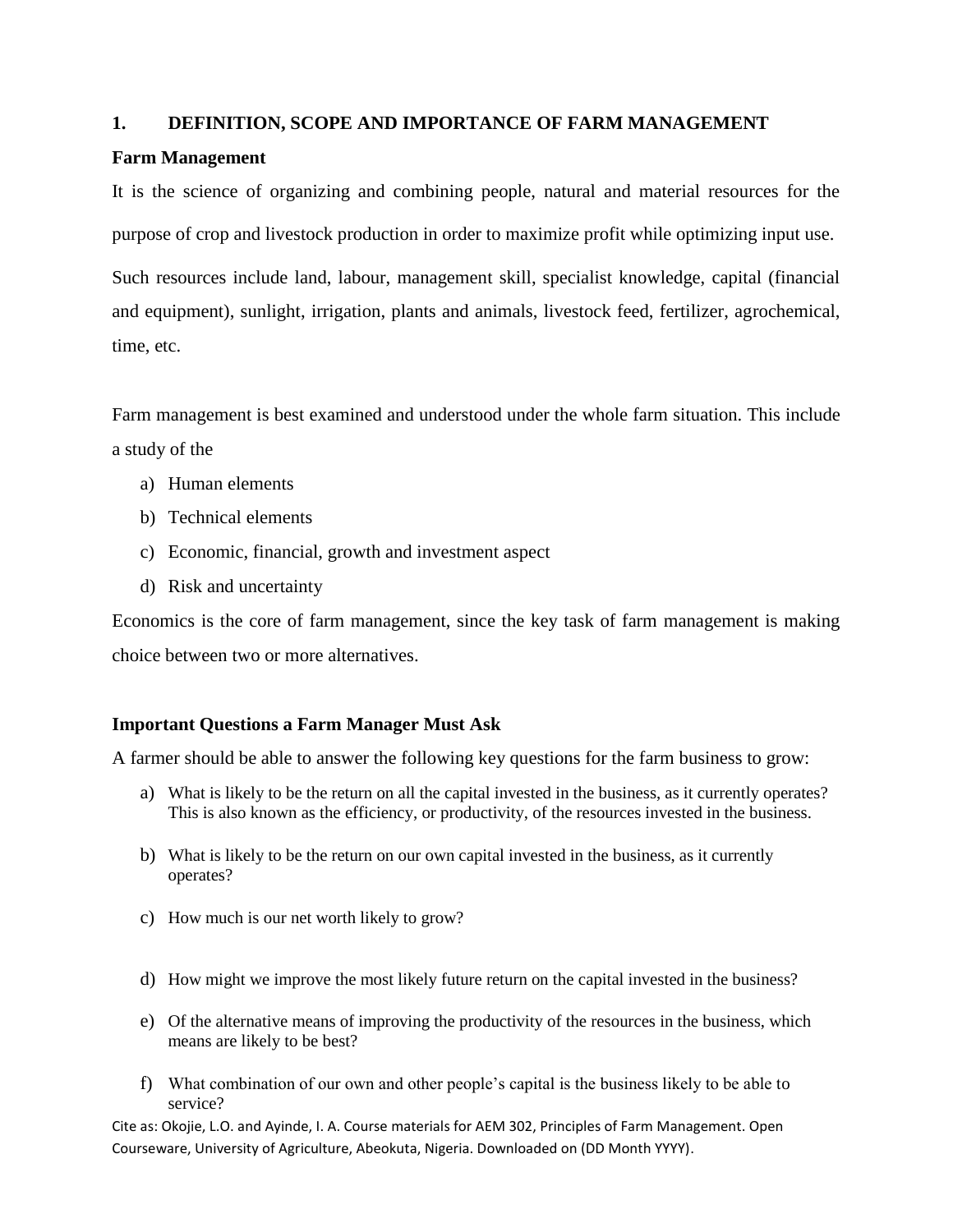- g) What combination of our own and other people's capital are likely to enable our own capital (net worth or equity) to grow at a satisfactory rate?
- h) What will be the best means of acquiring the services of land, and what should we pay?
- i) What will be the best means of acquiring the services of a particular piece of machinery or equipment?
- j) Should we add capital to the existing land resources that are under our control in order to improve productivity of the whole farm resources?
- k) How will we set the business up to cope with the reality that yields and quality of product will fluctuate considerably from year to year because of climatic variability, and prices will fluctuate considerably because of market volatility?

# **2. PROBLEM AND METHOD OF COLLECTING FARM MANAGEMENT INFORMATION**

### **Data Gathering Methods in Farm Management:**

**Data Sources:** There are two main types of data sources in this respect and these are:

- a) Primary data gathering technique: Collection of unprocessed data through the use of survey instruments such as questionnaire, interview guide, checklist, etc.
- b) Secondary data gathering technique: Collection of processed data from data generating agencies such as FAO statistics, UNESCO, National Bureau of Statistics, Central Bank etc.

### **Method of Data Collection:**

Generally, data collection could be through:

- 1. Interview
- 2. Simulation
- 3. Observation

### **Data Collection through Sampling**

This is divided into probability and non-probability sampling

Probability:

a) Simple random sampling: The advantages include those of easy procedure, representativeness and objectivity. Disadvantages include its expensive nature, may not be applicable where many specific groups are in the population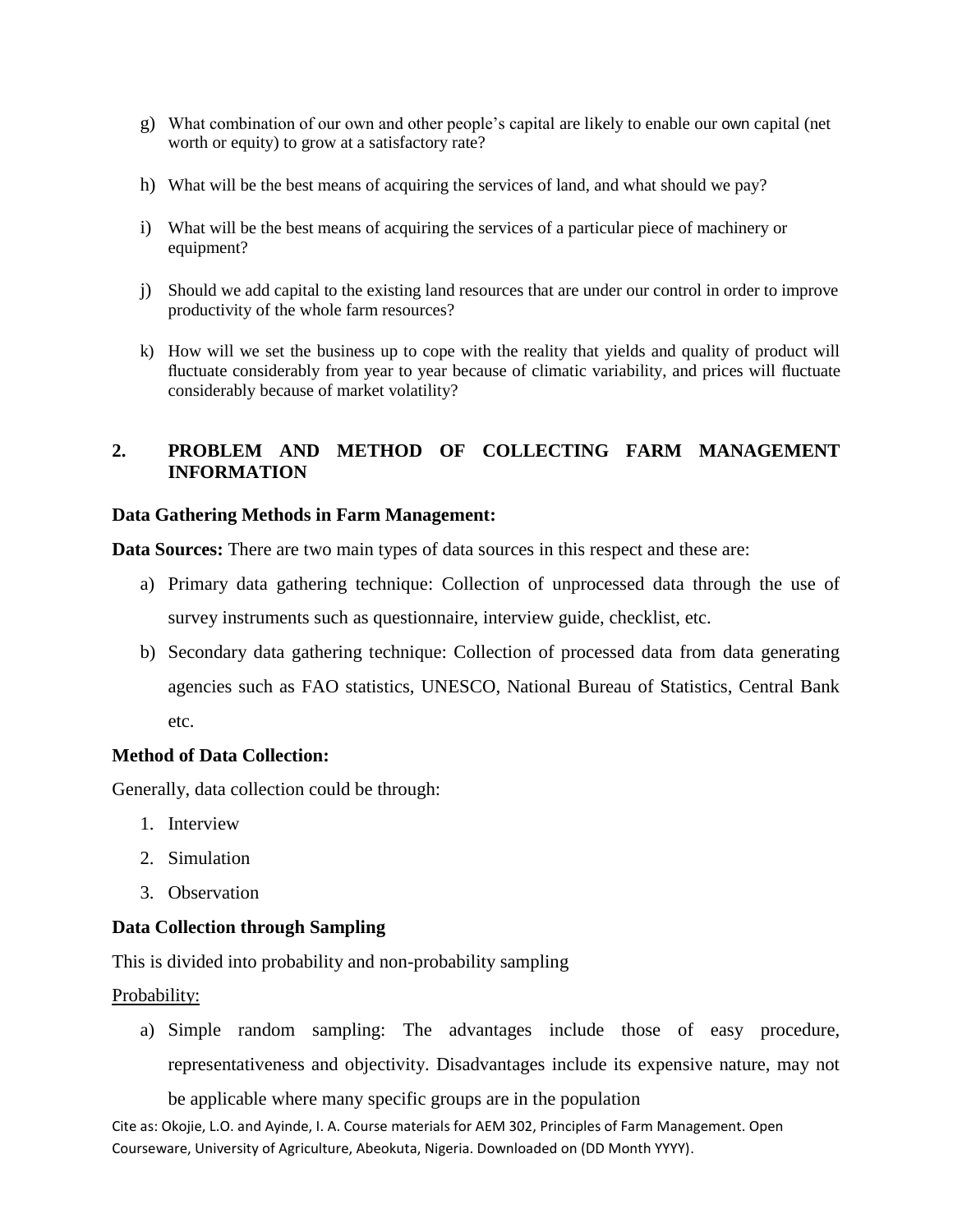- b) Systematic random sampling: It is convenient. It can be adopted to ensure representativeness at different sampling points in a location.
- c) Stratified random sampling: It is a useful technique to combat heterogeneity in the sample
- d) Cluster sampling technique: It is applicable for samples where differentiation exists within samples.

### Non-Probability:

- a) Snowball: It is convenient. However, it is seldom representative
- b) Purposive: It is used when the sample population is sparse. It may not be fully representative especially where the farm manager/researcher cannot compass the study location effectively.

### **3. FARM RECORDS AND ACCOUNTING**

Farm record is an account of the various activities carried out on the farm on a regular basis. Such activities include farm purchases, utilization of farm inputs, number of livestock kept and equipment procured. It also includes crop cultivated, seed planted, cultural activities carried out, quantity harvested, etc.

Advantage of record keeping: Records provide information for proper farm planning, useful for sourcing credit, monitoring farm performance, provide basis for conducting research, useful for decision making, etc.

### **Design of Farm Records**

There is no widely acceptable design for farm record. The most important features should be those of simplicity, specificity, ease of accessing information, comprehensible to another user, among others.

Types of Farm records:

Some of the common types of farm record are:

a) Farm inventory record, which contains list of assets owned by the farm. Examples include crop and livestock inventory records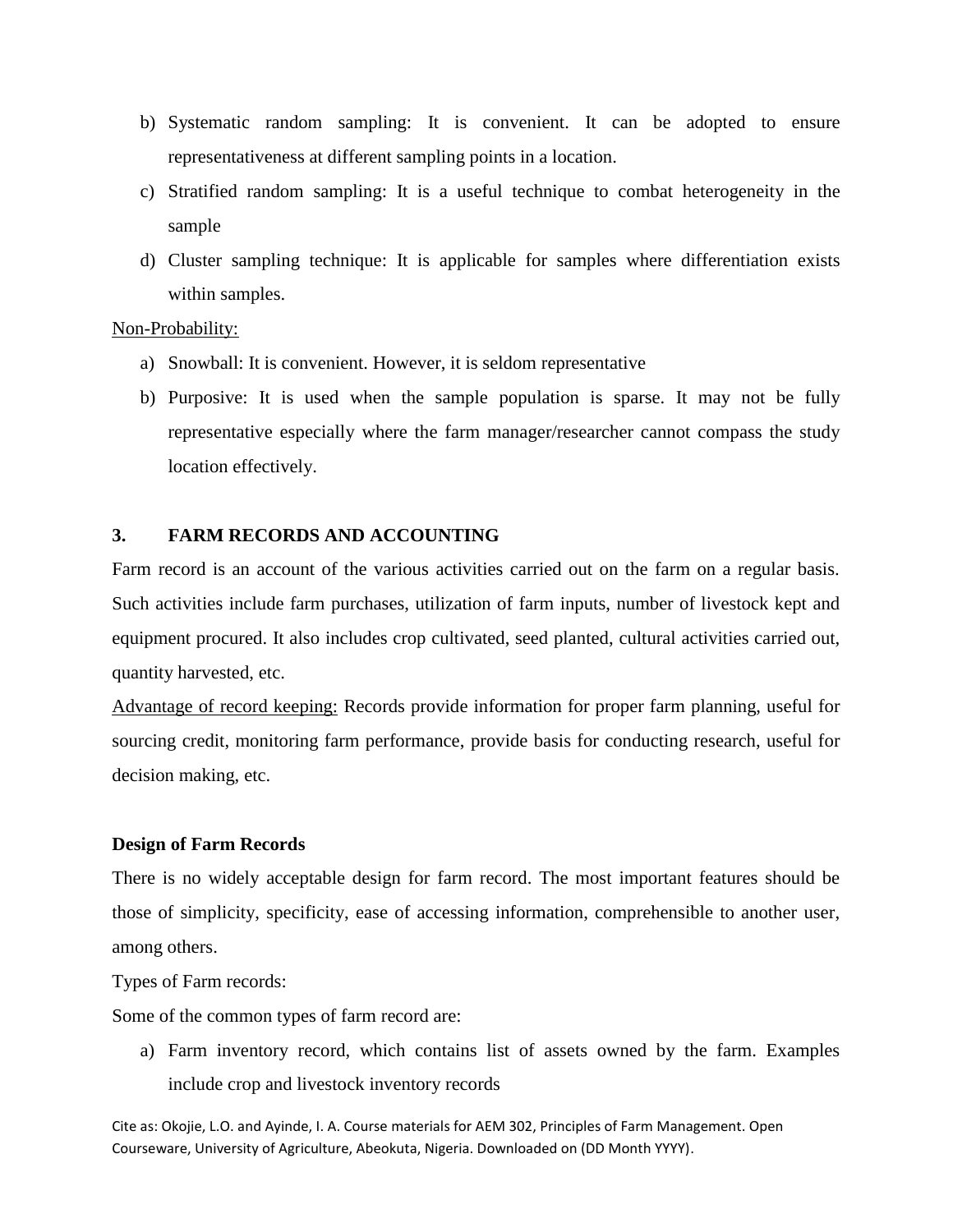- b) Production record
- c) Farm diary
- d) Sales record

### **Farm Accounting**

Commercial farming involves many transactions and book keeping. Books of account are records of business transactions. Accounting systems should be designed to provide information efficiently and quickly at least cost as well as capable of offering protection to the business by exposing theft or fraud.

### **Types of Farm Accounts**

Some farm accounts that could be kept by a farm manager include:

### **1. Balance Sheet**

It is also called the net worth statement. It shows the value of farm assets that would remain if the farm business is liquidated. It is the total asset minus total liability. It is divided into:

- a) Assets: Anything of value owned by the farm business. It comprises of current (or liquid), working and fixed assets
- b) Liability: It refers to legitimate claims that can be made against the business. It is classified into current, intermediate and long-term liabilities
- c) Net worth: It reflects the absolute equity or the amount by which assets in the business exceed its outstanding liabilities.

### **2. Net Income Statement**

It is referred to as the difference between the gross receipt and total cost of production. It is also explained as the surplus resulting from business operations which could be withdrawn without reducing the future scale of the business.

It is divided into:

a) Gross receipt: Also called the total value product; the total output multiplied by price per unit of produce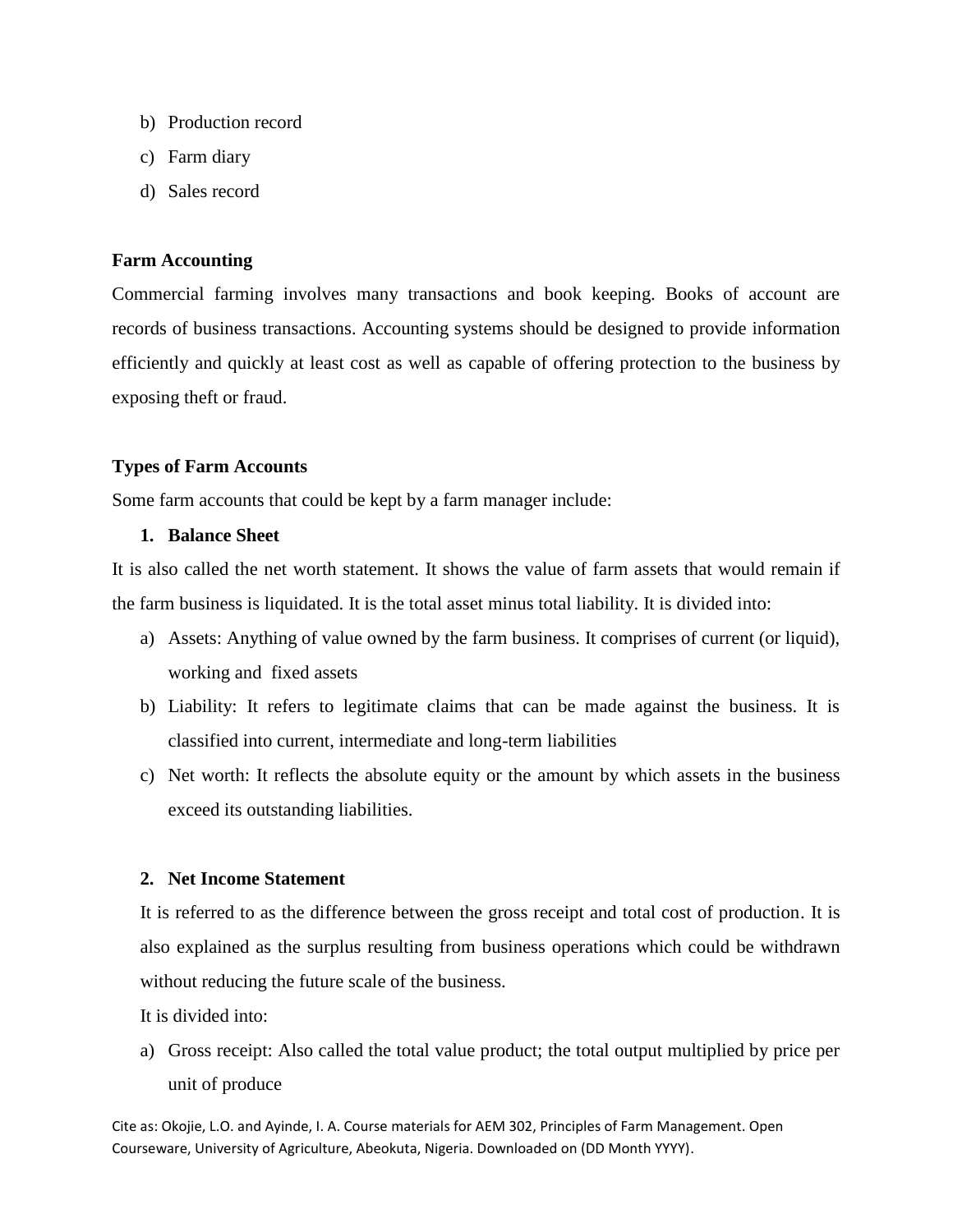- b) Total cost: amount incurred in the use of inputs (fixed and variable) in the production process. It is subdivided into:
	- a. Fixed cost: Costs that do not vary with production in the short run period (e.g. depreciation on machinery and building, as well as breeding stock in livestock enterprises)
	- b. Variable cost: Also known as operating cost. That is costs that vary with different levels of production. It also the cost applicable in the long-run period (e.g. cost of hired labour, machinery and equipment repairs and maintenance cost, etc)
- c) Net farm income: This is the difference between total revenue (gross receipt) and total cost. It measures the return to unpaid family labour, land, capital and management

#### **3. Gross Margin Analysis**

Gross margin is the difference between the gross farm income and total variable cost. That is: TR-TVC where  $TR = Total$  revenue and  $TVC = Total$  variable cost.

It involves evaluating the efficiency of an individual enterprise in order to make comparison between enterprises and different farm plans. It is applicable in situations where fixed capital is a negligible portion of the farming enterprise, e.g. in subsistence agriculture. It is useful as a budgeting tool to compare the profitability of one enterprise with another.

#### **4 FARM BUSINESS AND ENTERPRISE MANAGEMENT ANALYSIS**

Agriculture is important as a source of employment and a means of survival especially in developing countries. Majority of those engaged in agriculture are members of smallholder households. This has implication on the growth of agriculture in these areas.

Farm business success depends on ability of farmers to manage four main core areas which are finance, personnel, production and marketing. Financial management includes obtaining funds, ordering inputs to best advantage, keeping assets in good working order, ensuring adequate cash flow for current activities and, in longer term, obtaining capital growth. Personnel management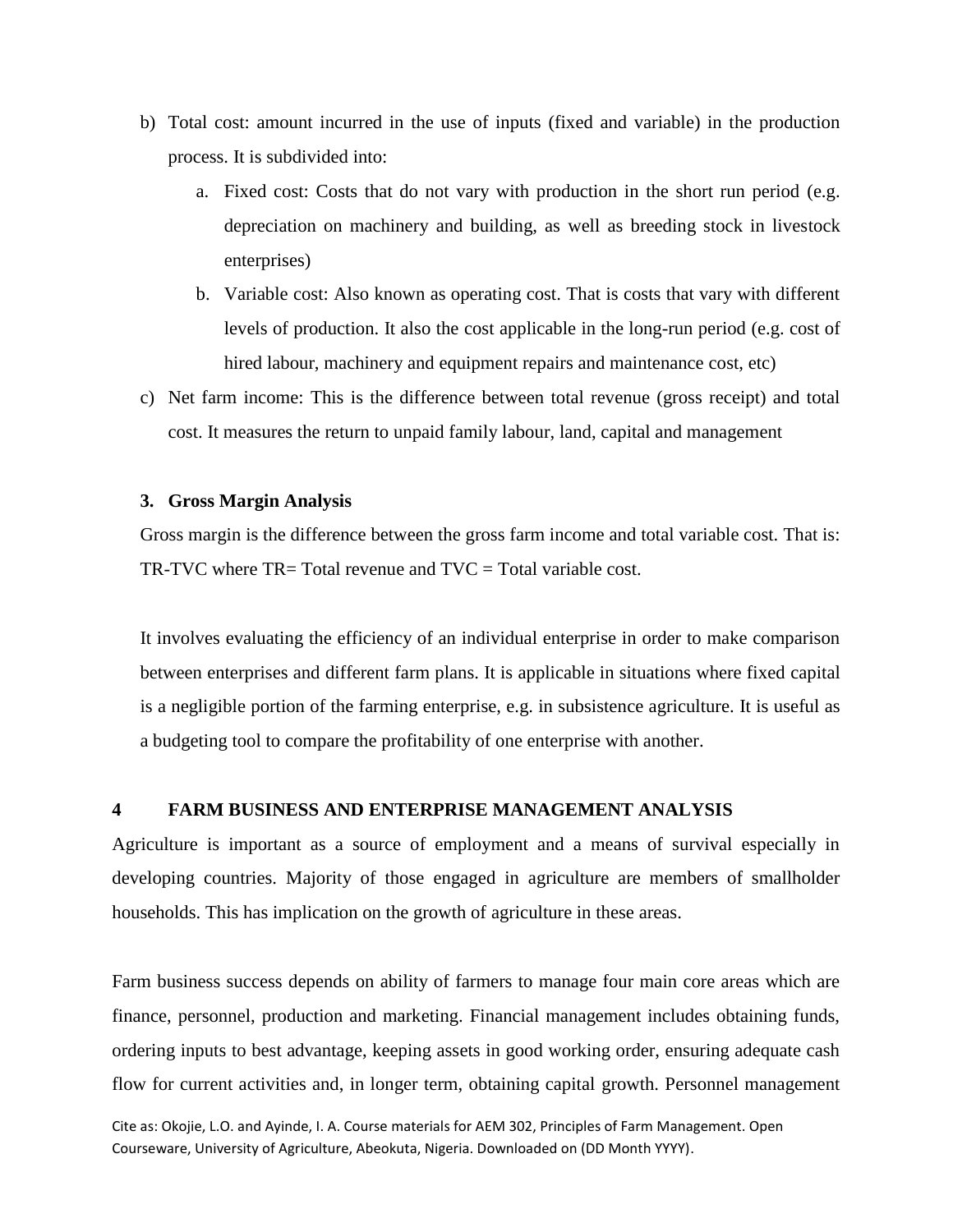is important because labour is an important factor determining success of the farm business. Good staff control will keep adequate work force and raise their efficiency. Production management is concerned with having the right materials, machinery, labour and supervision available in the right amounts, in the right place and at the best time. Business success in farming depends largely on management of an efficient production system. Marketing management involves matching production to market needs. It involves decision on selecting market outlets, advertising, packaging, choices of marketing outlets.

#### **Farm Business Organisation**

The common types of business organization are:

**Subsistence Farming**: This is also known as peasant farming. A subsistent farmer is someone whose major objective is to feed himself and his dependants with his farm produce. He sells surplus produce in a good season with the surplus obtained to pay children school fees, tax and other commodities (or food) not produced on the farm. The main features of subsistence farming among others, are diversified production of each farm, dominance of consumption and survival aims over commercial ones, a restricted farming system with little external bought inputs (e.g. fertilizer and agrochemical), and little difference between the farm-firm and the household; between producers and consumers.

**Commercial Farming:** This is more business oriented. The main objective of this farm business type is profit maximization. Output is produced in large quantity and mostly sold. It uses hired labour use is more dominant. Most investment options of commercial farming centre on building, equipment and expansion of farm business. Examples of commercial farming business are:

Cooperative Farming: Group of people come together to produce crop or livestock under mutual arrangement for mutual benefit. Co-operators pool their resources to explore better farming technique and take advantage of economies of scale. Cooperative farming seems to succeed only where members are more interested in working for the common goods than for themselves.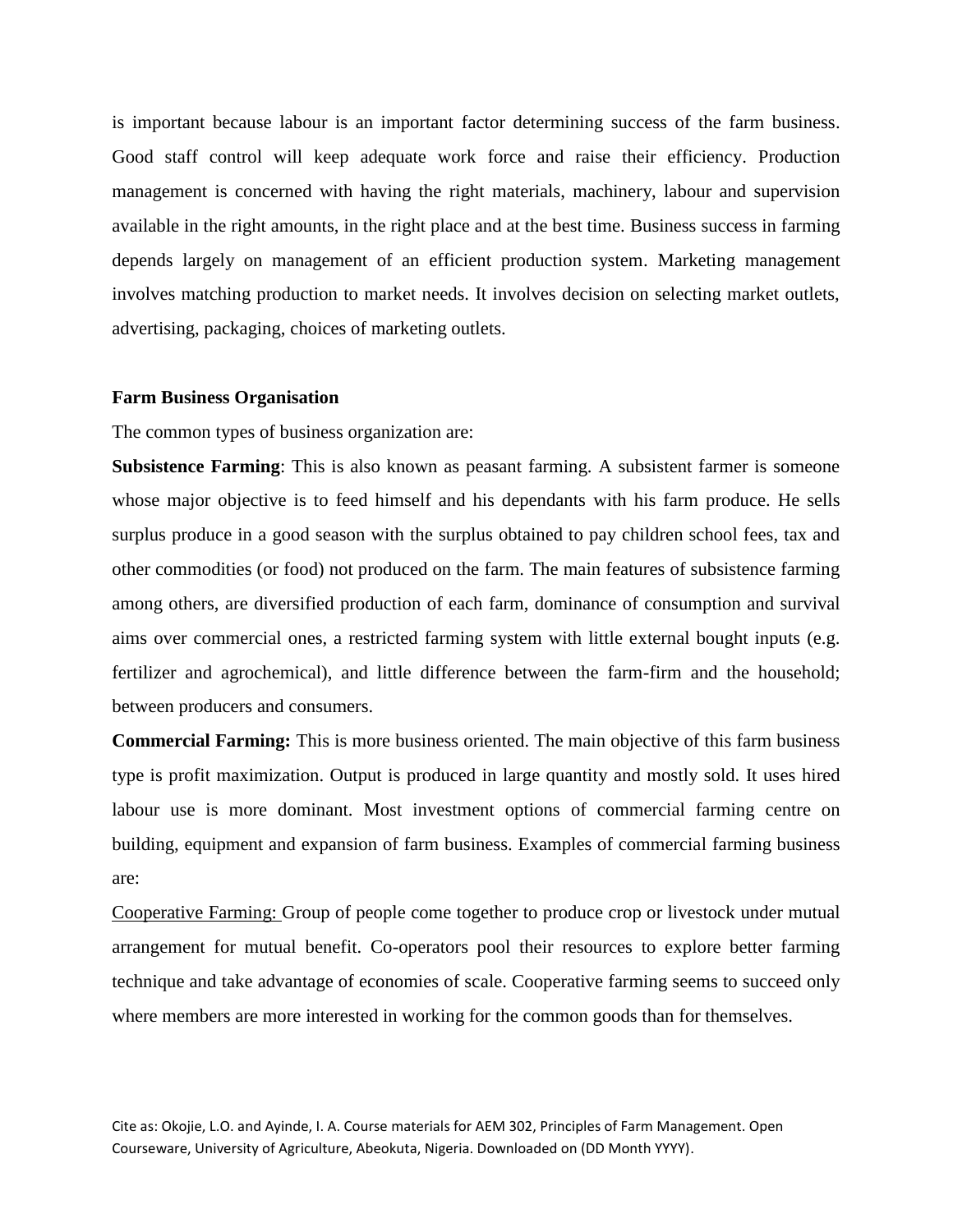Public Enterprises: These include government farms, collective farms and public corporations. Public corporations usually run plantation agriculture and it is more prominent in developed countries.

Private Enterprises: These include sole farming, partnership and joint stock farming.

Sole Farming Business: This is the oldest farming business form. It is a one-man farming business. He makes his own decision and changes his as often as he wishes. He provides all or most of his capital and the business assets form part of his estate. He has lack of limited liability to the full extent of his wealth. He has access to low level of cash for farm expansion and the business may fold after his death. Hence, majority of the subsistent farmers fall into this category of farm business.

Partnership Farming: This is a farming business owned by two or more people who share both risk and profit. Partners may contribute capital and or skill into the business. The sleeping partner is usually a wealthy person who, having been convinced of the viability of the business provides the needed capital without taking part in management of the business. Partners promote larger and more efficient business than the sole farming business. Partners are jointly and separately liable for the business performance.

Public Corporation: This is a form of farming business operated by companies. It is financed through the sales of shares as the main capital source. It is a separate legal entity with a distinct identity and separate existence from their owners (shareholders) or the directors. There are more private than public limited liability farming businesses as they are cheaper and easier to establish and operated. A shareholder who wants to withdraw from his business simply sells off his shares without affecting the operation and continuity of the business.

#### **5. VALUATION AND DEPRECIATION**

#### **Meaning of Valuation**

Attaching prices to given assets like buildings, vehicles, growing crops, and stored products at the end of an accounting or at the time of sale period for a particular farm to show the price worth at the given period.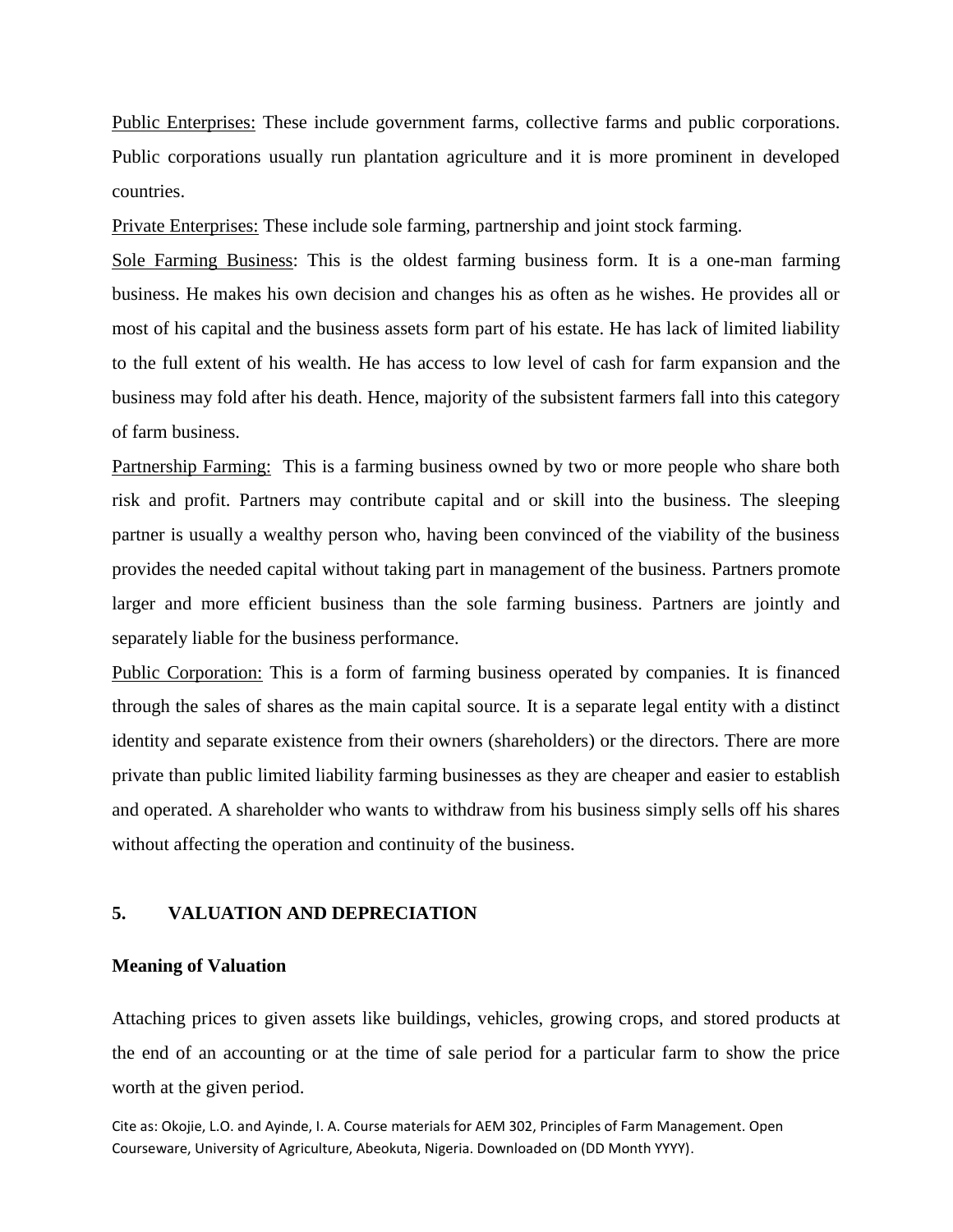# **Methods of Valuation and Consistency in Using Named Method**

- **valuation at cost**
- valuation at market price
- valuation at net selling price
- valuation at cost less depreciation
- valuation at reproductive value or replacement cost

Consistency in choosing same method of valuation is required as the method affects the profit or loss derived on a given farm.

# **Depreciation**

- Depreciation involves the spreading of the cost of an asset over its useful life,
- It is considered an annual expense and as such is regarded as a variable cost.
- Cost less depreciation is an important factor in valuation.

# **Methods for Estimating Depreciation**

- The straight line or fixed instalment method
- The declining balance method
- Sum of the year digit method
- The Annuity Method
- Use Adjusted Methods
- Revaluation

# **6. FARM PLANNING AND ORGANIZATION**

# **Farm Planning: Definition and Importance**

• The Preparation of an operational program for a farm which will ensure the conservation of land and other resources and the efficient use of production factors thereby increasing

the net income and satisfaction of the farmer.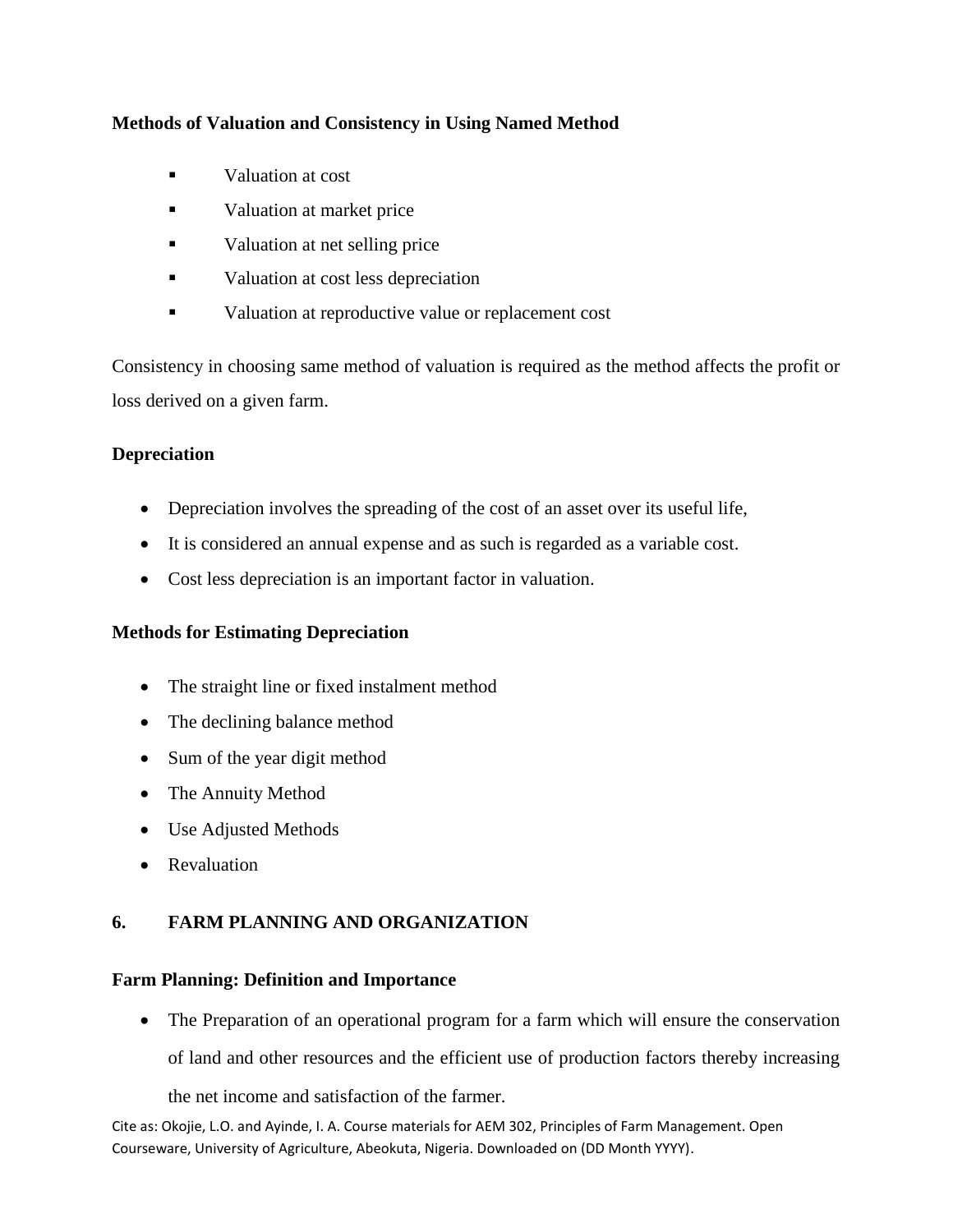Farm plans are particularly required when there are limiting factors such as land, labour and capital, the aim being the maximization of returns to the limiting factors.

### **Methods of Planning**

- Budgeting
- Complete budgeting
- Partial budgeting
- Break-Even budgeting

### **Situations when Complete Budgeting Used**

- When plan for a 'new farm' or new farmer needed.
- When a large, basic change is being considered that would affect most, perhaps all the farm costs and receipts e.g. conversion of a dairy farm into a piggery unit or a change from tobacco into beef and maize.

# **Typical Complete Budget**

- When there is a marginal change in farming system and there is the interest to know changes in costs and receipts and thus net farm income.
- When there is a change in the combination of enterprises (product substitution).
- When there is a change in production method.

# **Typical Partial Budget**

### **b. Linear Programming**

### **i. Introduction**

- Linear Programming as a resources allocation tool
- Linear Programming for Enterprise combination for maximum net income.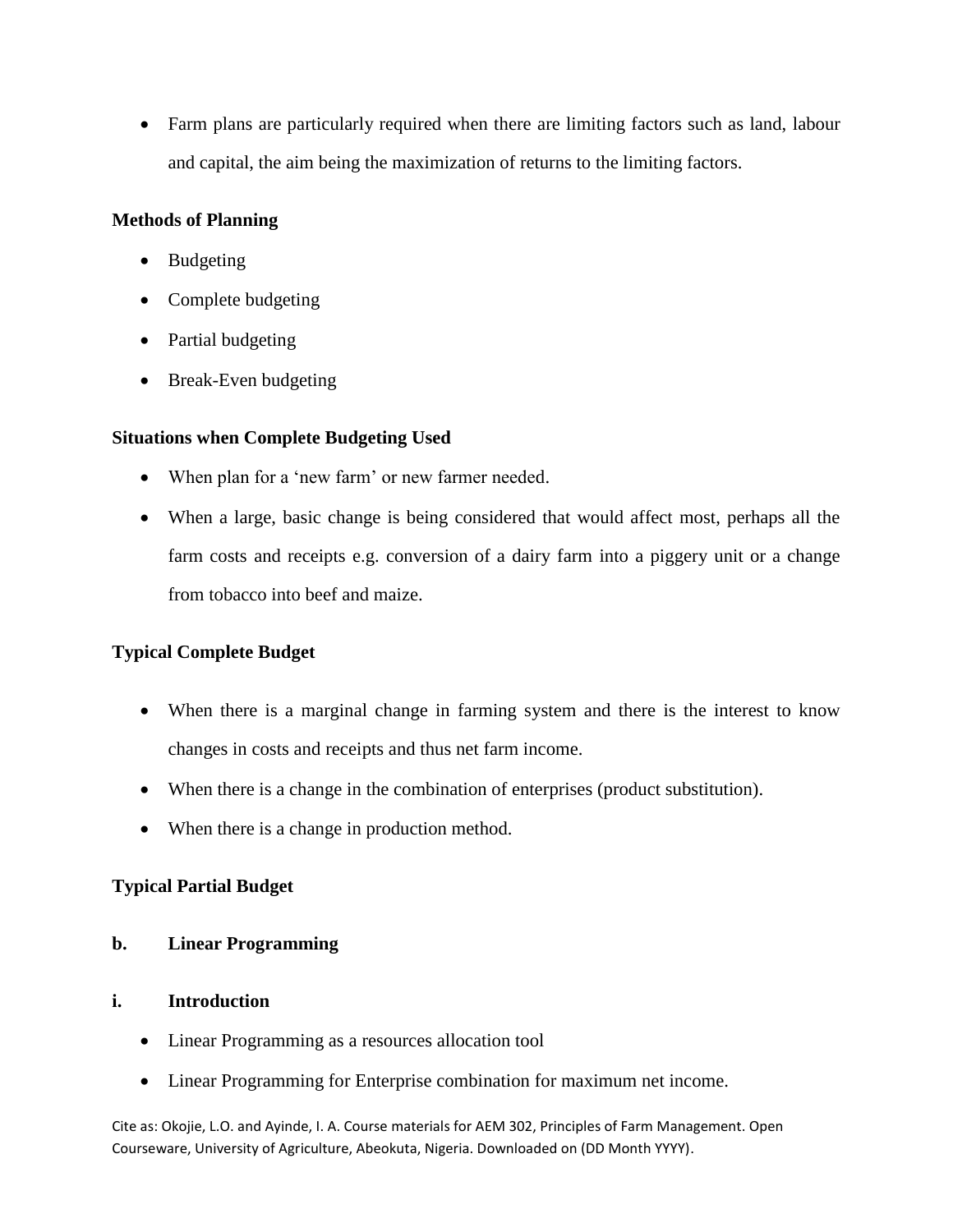- Linear Programming model components.
- Linear representation of the goal or objective of the system.
- Linear representation of the restrictions or limitations imposed upon the system.
- Typical mathematical forms of a linear programming problem.
- Assumptions

### **ii. Linear Programming – Graphical Solutions**

- Applicability for only linear programming problem with two unknowns or decision variables.
- Ability to deal with maximization and minimization problem
- Ability to deal with limitation of the 'greater than or equal to  $(\ge)$ ' type, and the 'less than or equal to  $(\le)$ ' type.
- Ability to deal with any number of limitations. For large number however, the graph is made more complex and difficult.
- iii. Typical Graphical Linear Programming Problem Solution
- iv. Introduction to the Simplex Solution to Linear Programming Problem with three or more unknowns.

# **7. RISK AND UNCERTAINTIES IN AGRICULTURE**

# **Uncertainty Defined:**

It is a situation where an action has a set of possible outcomes the probability of which is completely unknown.

# **Risk Defined:**

It is a situation where each action leads to one of a set of possible outcomes, each outcome occurring with known probability.